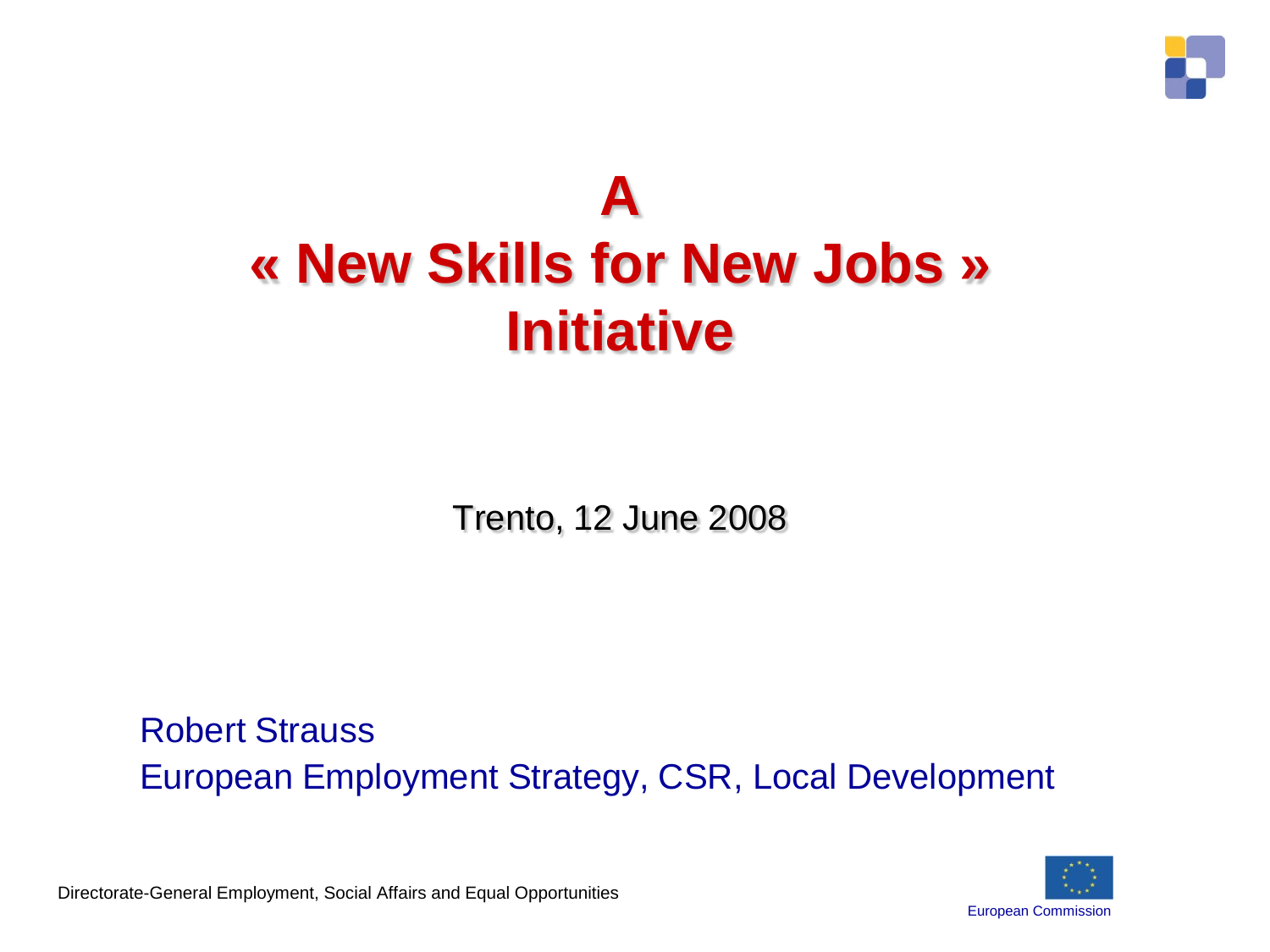

# **Political Mandate**

- The European Council Conclusions stressed that *"Member States and the Commission should give priority to the implementation of the New Skills for New Jobs initiative"* (December 2007)
- *"Invite the Commission to present a comprehensive assessment of the future skills requirements in Europe up to 2020, taking account of the impacts of technological change and ageing populations and to propose steps to anticipate future needs. Economic migration can play a role in meeting the needs of the labour market and can contribute to help skills shortages"* (March 2008)

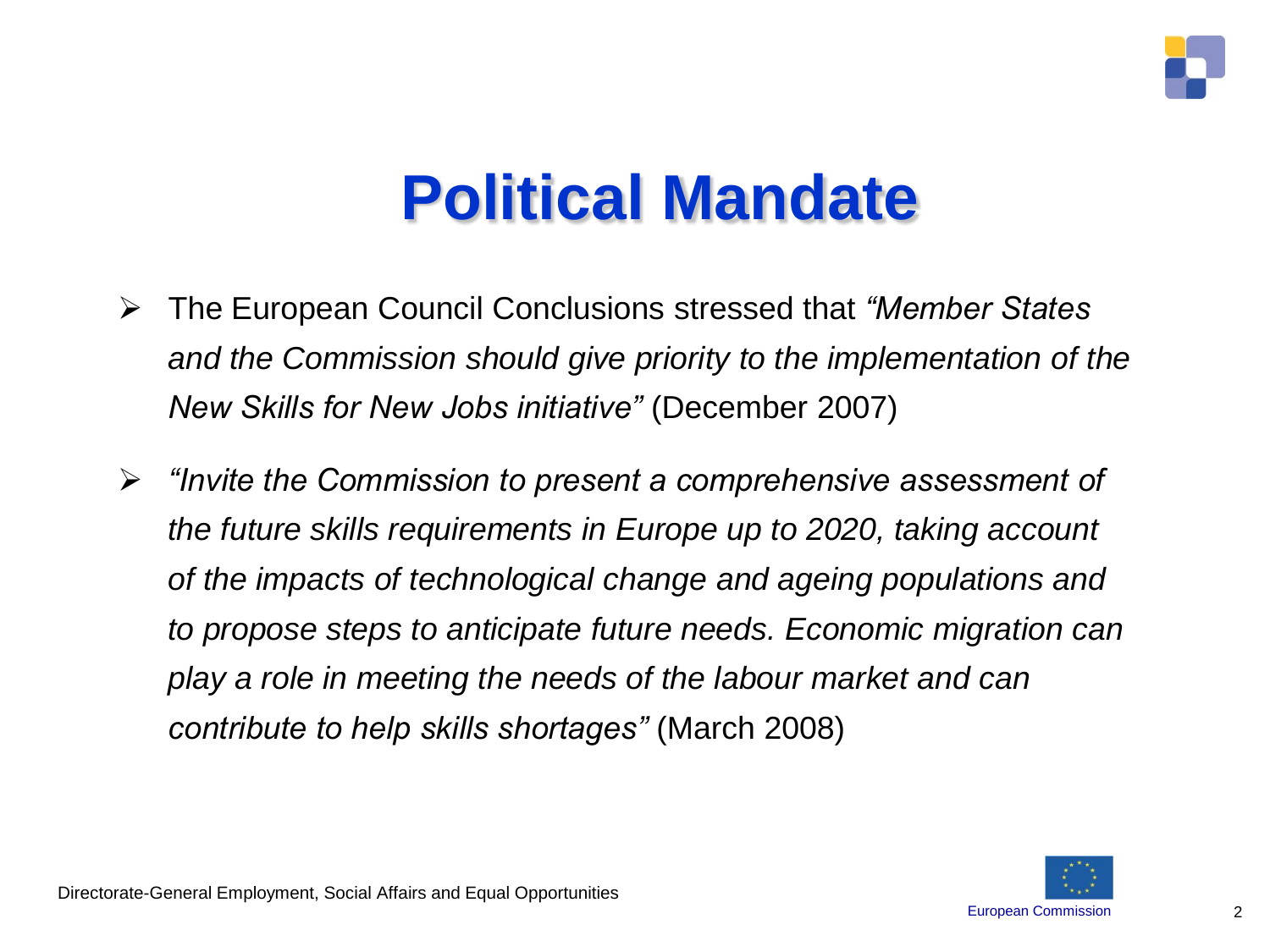

### **Rationale for a « New Skills for New Jobs » initiative**

- $\triangleright$  Lisbon Agenda and post Lisbon challenges:
	- *globalisation*
	- *technological advances*
	- *demographic change*
- $\triangleright$  Focuses on skills and labour markets and the high and low skilled

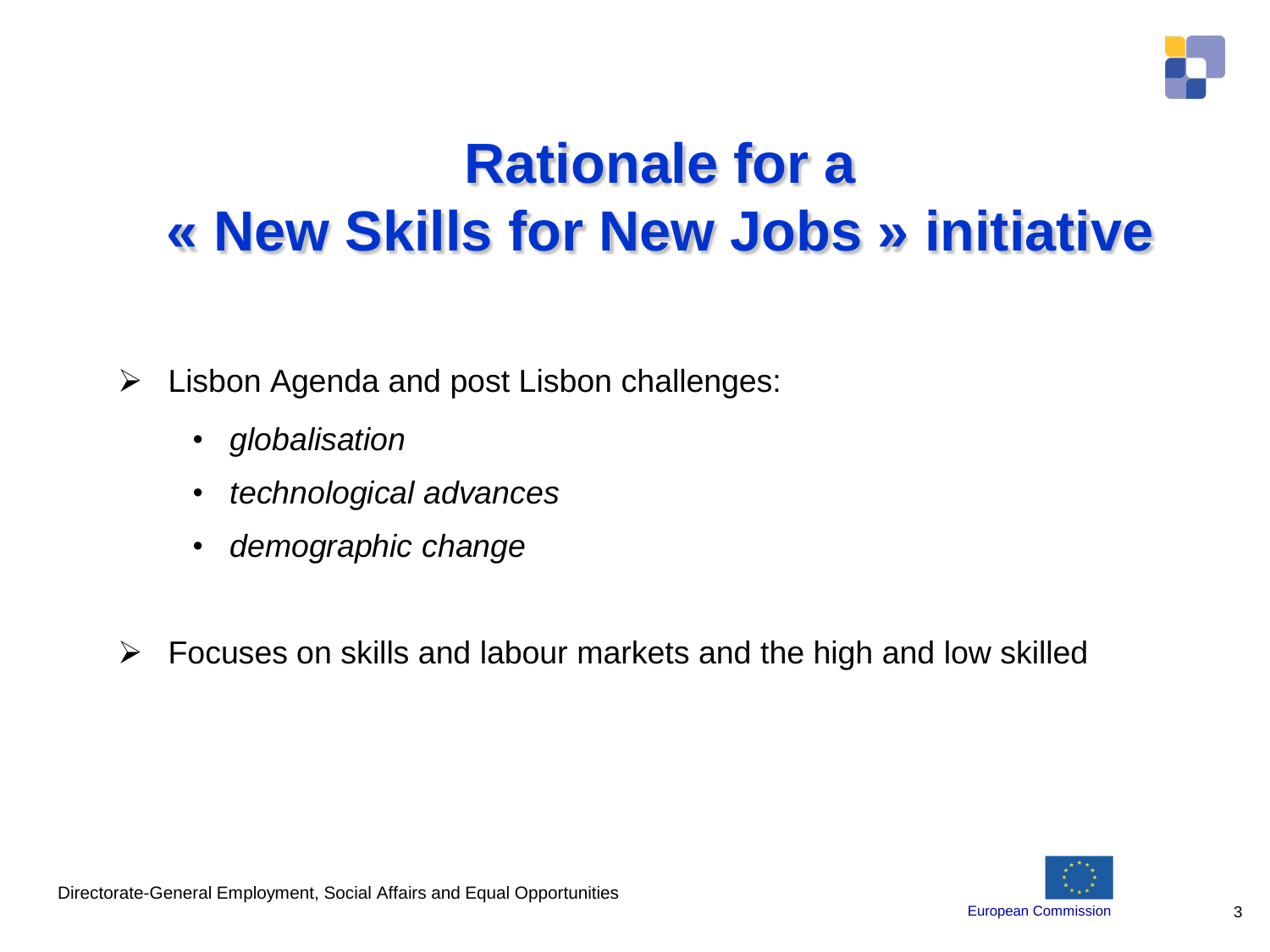

# **Considerations**

- $\triangleright$  Technological changes: more high but also medium skilled jobs
- Modernisation of labour markets: flexicurity strategies, labour bottlenecks and migration
- $\triangleright$  More efficient education and training policies: reduce inequality by raising employability and productivity.

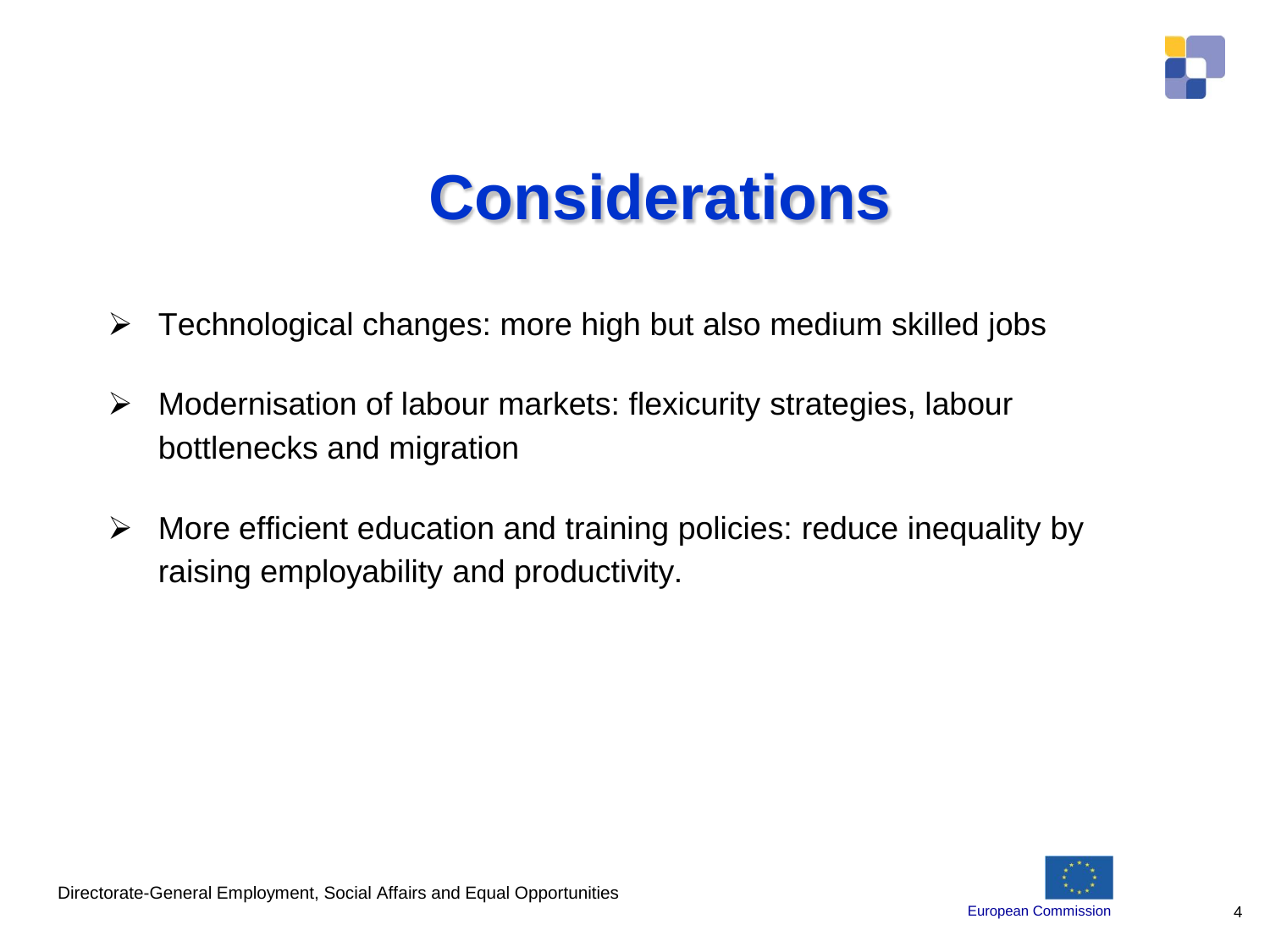#### **Qualification requirements by level of qualification (in millions, %), EU-25 + NO + CH**





Source: Cedefop, 2008

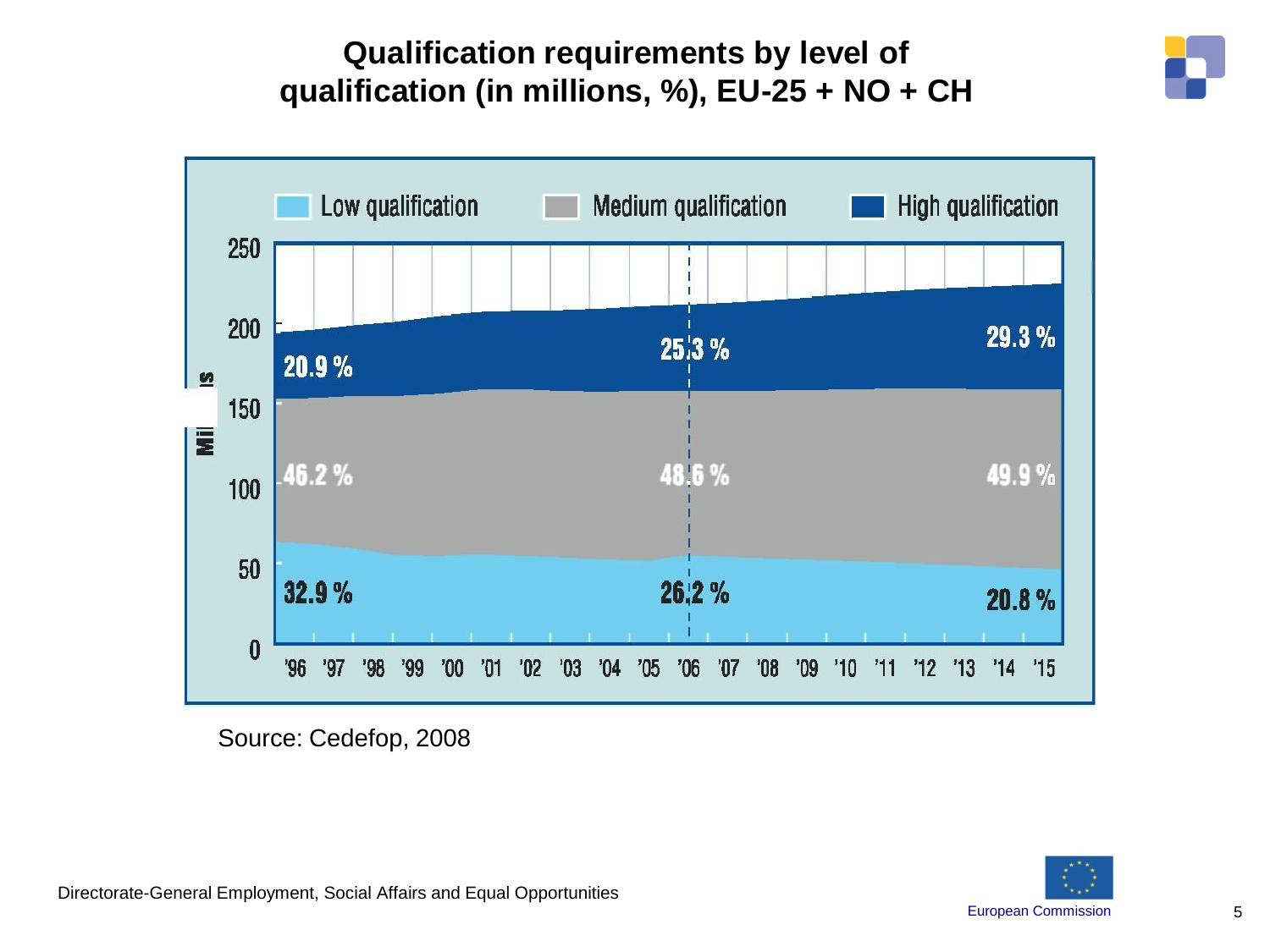

### **Contribution of a « New Skills for New Jobs » initiative to growth and jobs**

- $\triangleright$  Identification of labour market trends, skills shortages and new drivers at sectoral, national and European levels
- $\triangleright$  Better implementation of labour market reform: flexicurity strategies and fighting unemployment and inactivity
- $\triangleright$  Promotion of labour mobility.

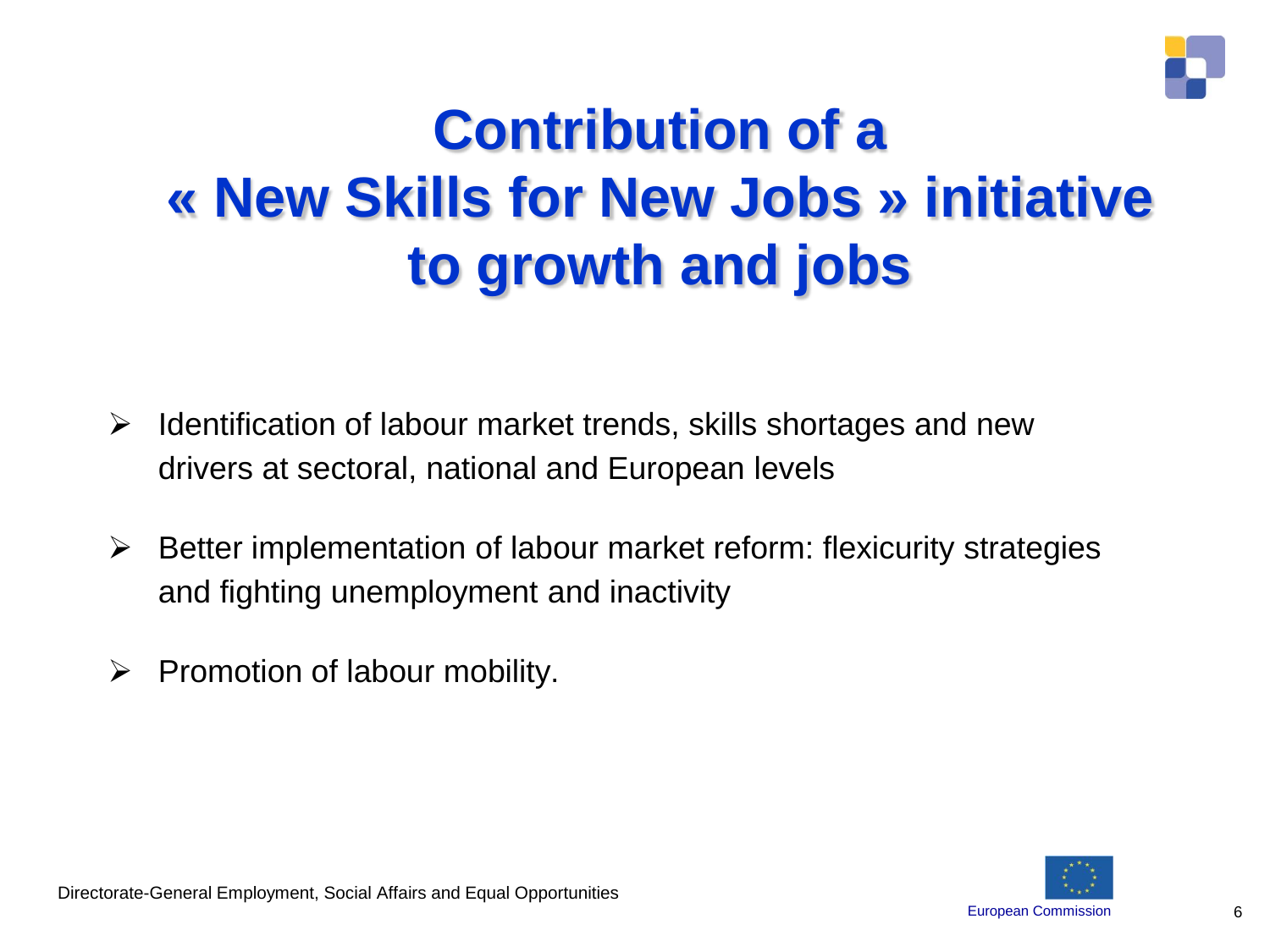

# **Outputs**

- $\triangleright$  Mapping of existing instruments
- $\triangleright$  Anticipation studies
- $\triangleright$  Scenarios
- $\triangleright$  Proposal for more effective EU forecasting
- $\triangleright$  Regularly updated projections up to 2020